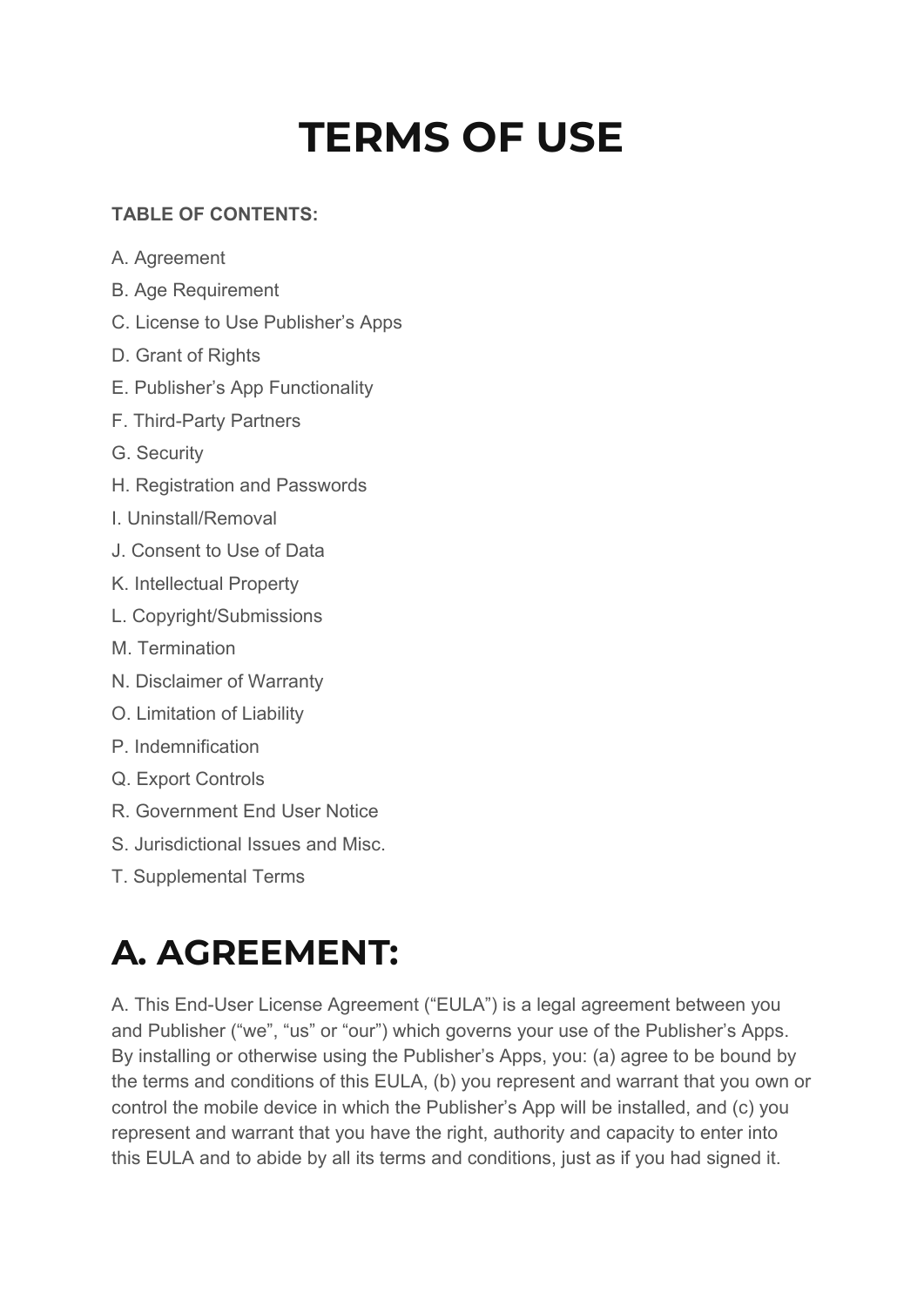The terms and conditions of this EULA also apply to any Publisher's App updates, supplements, and services that are not provided under a separate license or other agreement with us. If you do not agree to the terms and conditions of this EULA, do not install or use any Publisher's App. We may amend these terms and conditions from time to time. If the changes include material changes that affect your rights or obligations, we will notify you of the changes by reasonable means. You acknowledge that an in-app message which notifies you of such changes when you open up the Publisher's App shall constitute reasonable means. Your continued use of the Publisher's Apps after we post any amendments to this EULA will signify your acceptance of such amendments. If you do not agree with any amendment, you must discontinue using the Publisher's Apps. Do not use the Publisher's Apps until your questions and concerns have been answered in this document to your satisfaction and you agree to abide by the EULA.

**NOTICE TO CONSUMERS:** Depending on the laws of the jurisdiction where you live, you may have certain rights that cannot be waived through this EULA and that are in addition to the terms of this EULA, and certain provisions of this EULA may be unenforceable as to you. To the extent that any term or condition of this EULA is unenforceable, the remainder of the EULA shall remain in full force and effect.

Use of the Publisher's Apps is subject to our Privacy Policy, which is hereby incorporated into this EULA by reference. This EULA also includes any additional payment terms and other requirements set forth on the download or purchase page through which you purchase or download the Publisher's Apps. The Publisher's Apps may be available through marketplaces that distribute mobile applications and that may have additional terms, conditions and usage rules that govern your use of the Publisher's Apps if you download or install the Publisher's Apps through such marketplaces.

### **B. AGE REQUIREMENT:**

You must be 13 years of age or older to install or to use the Publisher's Apps. If you are at least 13 but not yet 18 years of age, please have your parent or legal guardian review this EULA with you, discuss any questions you might have, and install the Publisher's Apps for you.

**NOTICE TO PARENTS AND GUARDIANS:** By granting your child permission to download and access an Publisher's App, you agree to the terms and conditions of this EULA on behalf of your child. You are responsible for exercising supervision over your children's online activities. If you do not agree to this EULA, do not let your child use the Publisher's Apps or associated features.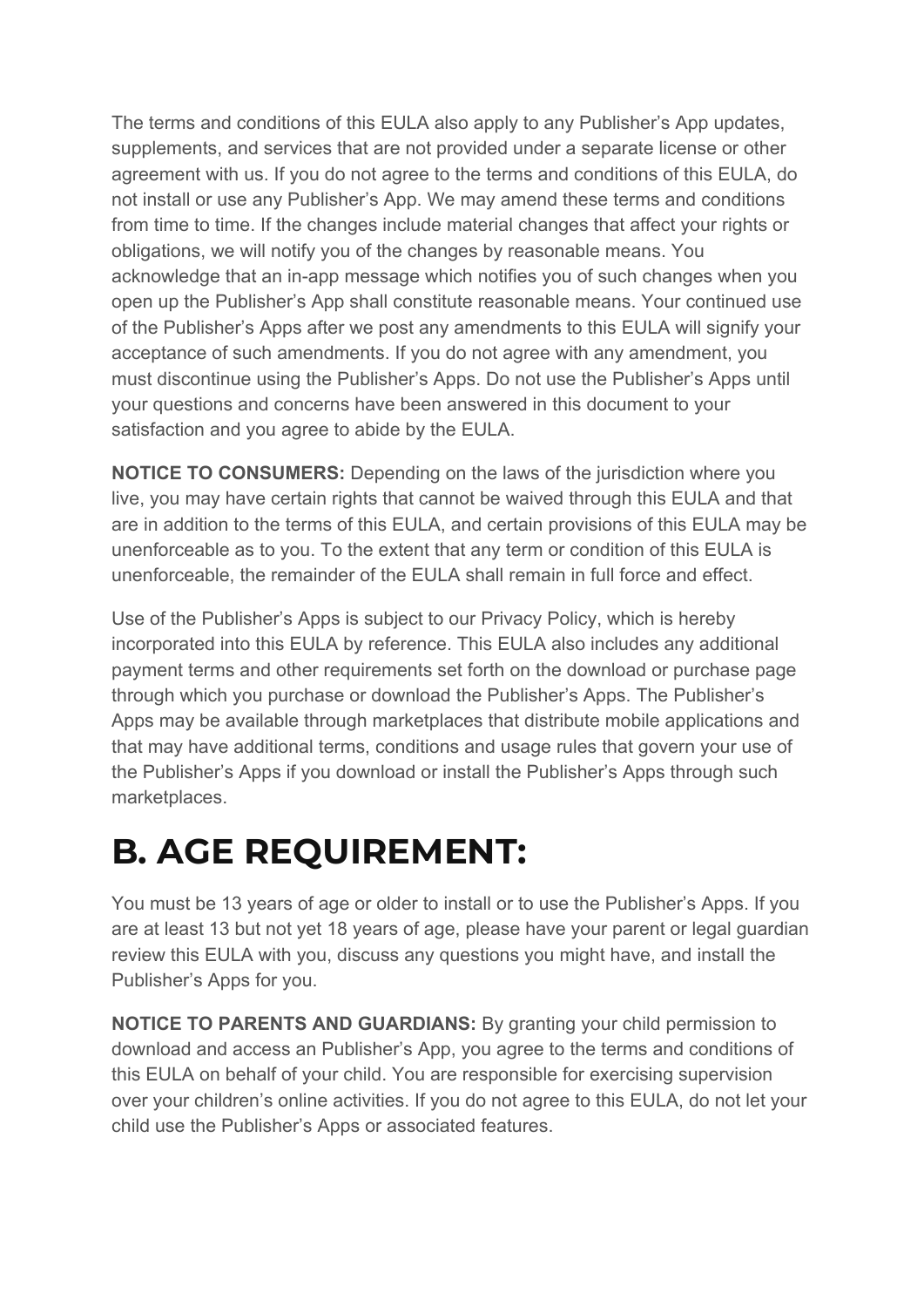## **C. GRANT OF LICENSE:**

Subject to your compliance with the terms and conditions of this EULA, Publisher grants you a limited, non-exclusive, revocable, non-sublicensable, non-transferable license, to access, download and install the most current generally available version of the Publisher's Apps on a single, authorized mobile device that you own or control solely for your lawful, personal, and non-commercial entertainment use.

## **D. DESCRIPTION OF OTHER RIGHTS AND LIMITATIONS:**

**1. Restricted Use.** You may not rent, sell, lease, sublicense, distribute, assign, copy (other than a single copy for your own backup purposes), or in any way transfer or grant any rights to the Publisher's Apps or use the Publisher's Apps for the benefit of any third party. Unless expressly authorized by Publisher or permitted under the applicable mobile platform terms, you are prohibited from making the Publisher's Apps available over a network where it could be downloaded or used by multiple users. You agree that you will not use any robot, spider, other automatic or manual device or process to interfere or attempt to interfere with the proper working of the Publisher's Apps, except to remove Publisher's Apps from a mobile device which you own or control. You may not violate or attempt to violate the security of our services. You may not modify, reverse-engineer, decompile, disassemble, or otherwise tamper with any Publisher's Apps, or attempt to do so for any reason or by any means. You may not access, create or modify the source code of any Publisher's Apps in any way. You do not have the right to and may not create derivative works of any Publisher's Apps or any portions thereof. All modifications or enhancements to the Publisher's Apps remain the sole property of Publisher.

**2. Publisher's Apps Updates.** We reserve the right to add or remove features or functions to existing Publisher's Apps. When installed on your mobile device, the Publisher's Apps periodically communicate with our servers. We may require the updating of the Publisher's Apps on your mobile device when we release a new version of the Publisher's Apps, or when we make new features available. This update may occur automatically or upon prior notice to you, and may occur all at once or over multiple sessions. You understand that we may require your review and acceptance of our then-current EULA before you will be permitted to use any subsequent versions of the Publisher's Apps. You acknowledge and agree that any obligation we may have to support previous versions of the Publisher's Apps may be ended upon the availability of updates, supplements or subsequent versions of the Publisher's Apps. You acknowledge and agree that we have no obligation to make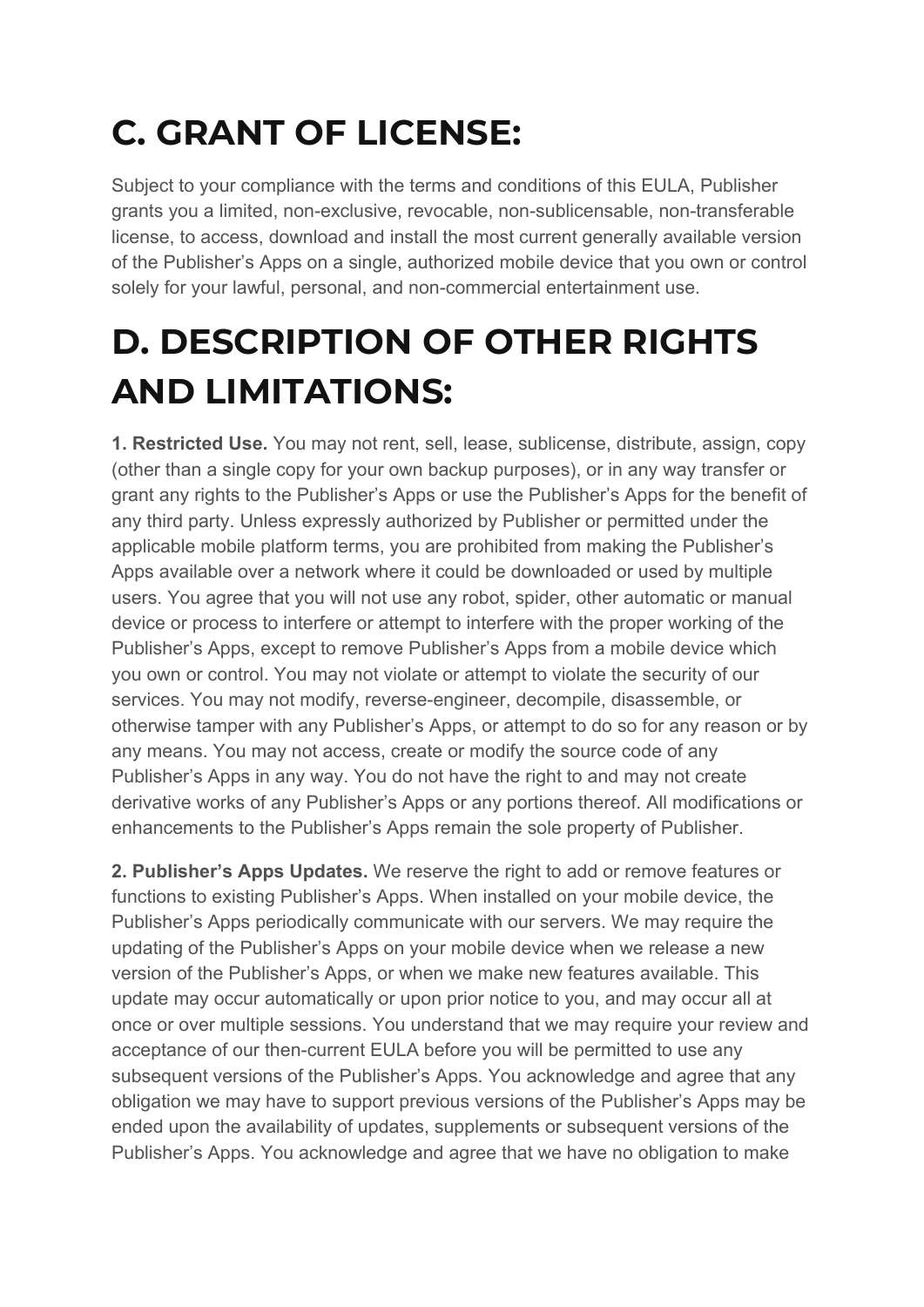available to you any updates, supplements or subsequent versions of the Publisher's Apps.

**3. Access.** You must provide at your own expense the equipment, Internet connections, devices and service plans to access and use the Publisher's Apps. If you access an Publisher's App through a mobile network, your network or roaming provider's messaging, data and other rates and fees may apply. You are solely responsible for any costs you incur to access the Publisher's Apps from your device. Downloading, installing or using certain Publisher's Apps may be prohibited or restricted by your network provider and not all Publisher's Apps may work with your network provider or device. Publisher makes no representation that the Publisher's Apps can be accessed on all devices or wireless service plans. Publisher makes no representation that the Publisher's Apps are available in all languages or that the Publisher's Apps are appropriate or available for use in any particular location.

**4. In-App Purchases & Cancellation Rights.** Certain Publisher's Apps will allow you to make an in-application purchase. Payment for such purchases may be processed third parties who act on our behalf or directly by the mobile platform owner (e.g. Apple). By confirming the purchase , you:

- (a) agree that we will supply you the purchased service or item immediately after you have confirmed the purchase in the Publisher's App;
- (b) if you reside in the European Union, you acknowledge that you will therefore no longer have the right to cancel under the EU's Consumer Rights Directive (as implemented by the law of the country where you are located) once we start to supply the service or item; Please review the mobile platform owner's terms in this regard before purchase. This may also apply to subscriptions and in-app purchases. You can find further information on cancelling orders and any associated refunds on the website of the third party re-seller from whom you purchased the app.
- and (c) acknowledge that, to the extent permitted by law, all sales are final and that Publisher is not required to provide a refund for any reason.

#### **5. Subscription Services.**

- Certain Publisher on the Apple App Store will allow you to obtain the benefit of the application on a subscription basis. Payment for such a subscription (which may be for example daily, weekly, monthly, tri-monthly or yearly) may be processed in the application, by third parties who act on our behalf or directly by the mobile platform owner (e.g. Apple).
- The subscription automatically renews for the same price and duration period as the original weekly/monthly/yearly plan unless auto-renew is turned off at least 24-hours before the end of the current period.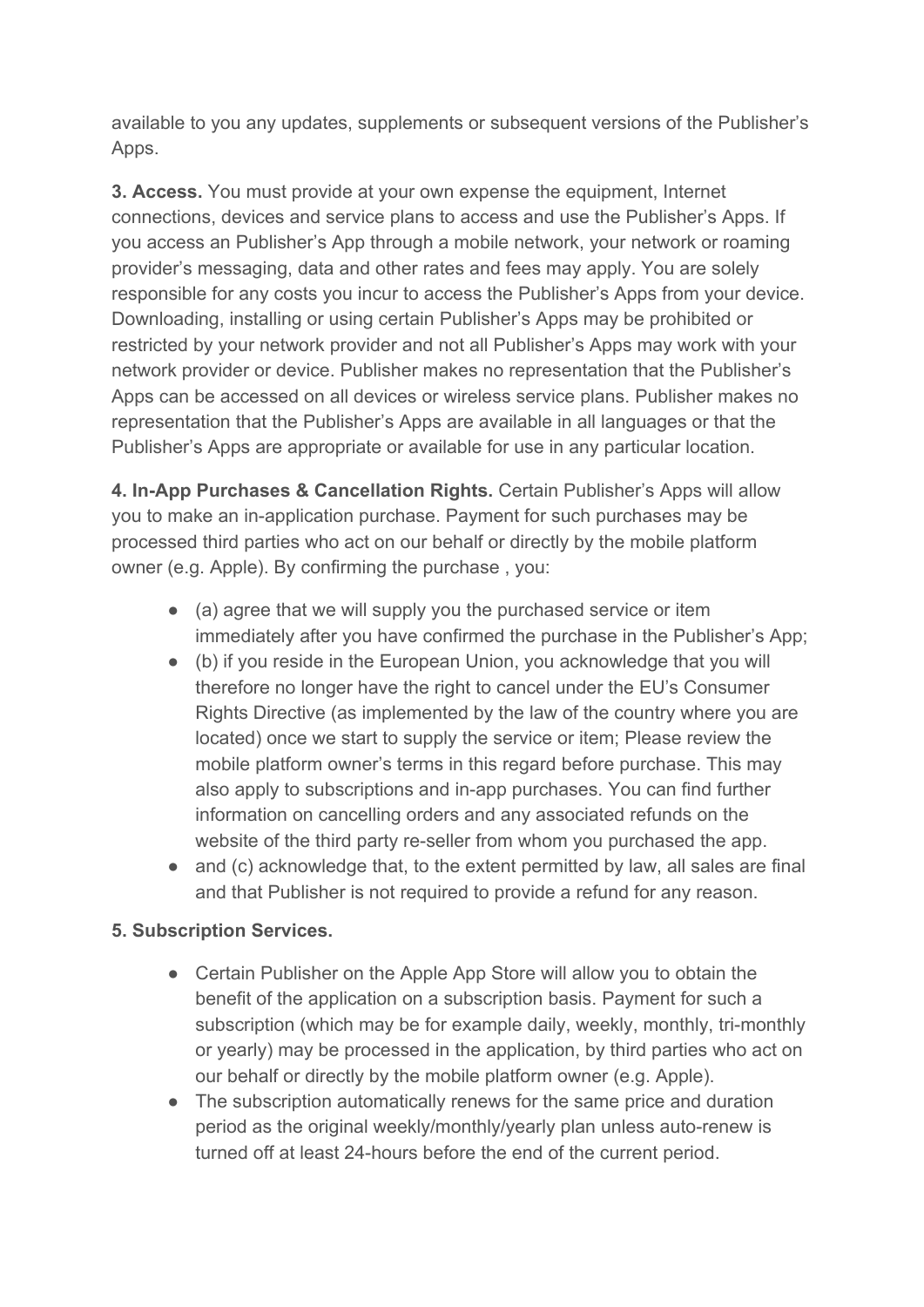- The payment will be charged to your iTunes Account when you confirm the purchase.
- Free trial subscriptions may be cancelled at any point up to 24 hours before the expiry of the free trial (Apple). See below in paragraph 6 ("**Trial Periods**") for further information.
- You can cancel a subscription service at any time during the subscription period via the subscription settings in your iTunes account (open your device settings and tap iTunes & App Store > Apple ID > View Apple ID > enter the password > Subscriptions > Assembly > Cancel Subscription button at the bottom.

). The cancellation will take effect after the last day in the relevant subscription period. See above in paragraph 4 ("**In-App Purchases & Cancellation Rights**") for further information. If you want to know more about this, please go to <http://support.apple.com/kb/ht4098>

- You can switch subscription plan anytime. Just open your device settings and tap iTunes & App Store > Apple ID > View Apple ID > enter the password > Subscriptions > AppName > select the subscription plan you are after.
- Any unused portion of a free trial period will be forfeited when the user purchases our subscription.

#### **6. Trial Periods.**

- Certain of our subscription services on the Apple App Store may from time to time be offered for a fixed period of time on a free-trial basis.
- You are free to cancel a free-trial subscription at any time via the subscription setting in your iTunes account.
- Weekly free trial automatically converts to a paid weekly subscription unless auto-renew is turned off at least 24-hours before the end of the trial period. From that point onwards, subscription automatically renews unless auto-renew is turned off at least 24-hours before the end of the current period.
- **Please note: your free-trial subscription will automatically renew as a paid subscription unless (a) auto-renew is turned off at least 24 hours before the end of the free-trial subscription period (Apple).**

### **E. PUBLISHER'S APP FUNCTIONALITY:**

Publisher's Apps allow you to enjoy various features, functionalities and services, which may change from time to time (collectively, the "Publisher's App Functions"). The Publisher's App Functions are provided by Publisher and third party suppliers who offer content and/or services in conjunction with or through the Publisher's Apps (the "Third Party Partners"). Publisher's App Functions may provide you with location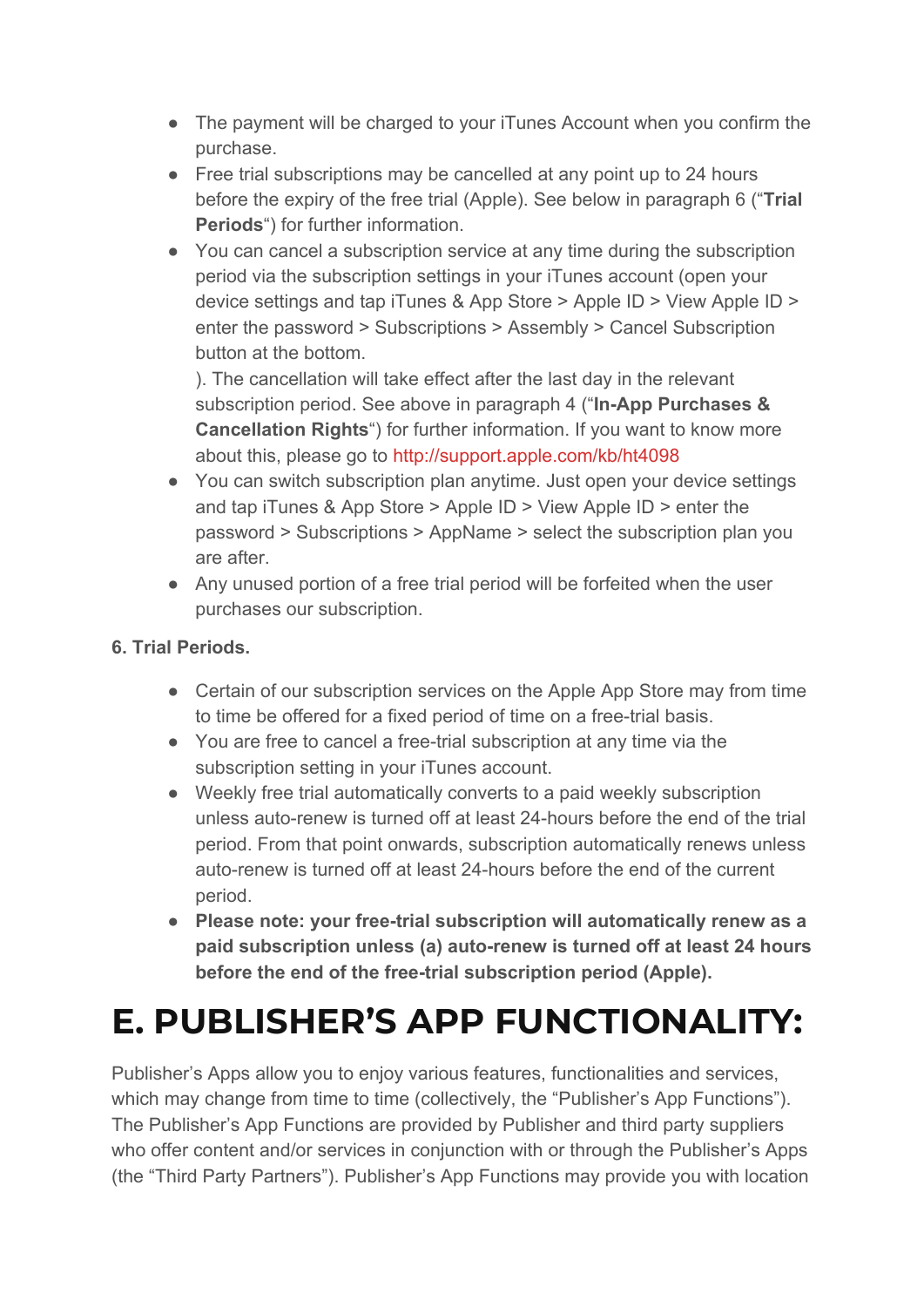data for basic navigational purposes only and are not intended to be relied upon in situations where precise location information is needed or where erroneous, inaccurate or incomplete location data may lead to death, personal injury, property or environmental damage. Neither Publisher, nor any of its Third Party Partners, guarantee the availability, accuracy, completeness, reliability, or timeliness of location data displayed by any Publisher's App.

## **F. THIRD-PARTY PARTNERS:**

**1. Third-Party Services and Content.** The Publisher's Apps may integrate, be integrated into, bundled, or be provided in connection with third-party services, advertising, feeds, and/or content. If you are installing a Publisher's App that includes third party services and third party content, such services and content are subject to such third party's terms of services and privacy policies, which may be found on the relevant Third Party Partner's website. Publisher's Apps may provide access or links to Third Party Partner websites or resources. Publisher has no control over such websites and resources, and you acknowledge and agree that Publisher is not responsible for the availability of such external websites or resources, and does not endorse nor is responsible or liable for any content, advertising, products, or other materials on or available from such websites or resources. You further acknowledge and agree that Publisher shall not be responsible or liable, directly or indirectly, for any damage or loss caused or alleged to be caused by or in connection with use of or reliance on any such Content (as defined below), goods or services available on or through any such website or resource. Publisher will not be a party to or in any way be responsible for monitoring any transaction between you and Third Party Partners.

**2. Access to Third-Party Services and Content through Publisher's Apps.** All services, advertising, feeds and content, including without limitation, all data, links, articles, graphic or video messages and all information, text, software, music, sound, graphics or other materials ("Content") made available or accessible through an Publisher's App, whether publicly available or privately transmitted, is the sole responsibility of the entity or person from whom it originated. You hereby acknowledge and agree that by using an Publisher's App you may be exposed to Content that may be offensive, indecent or objectionable in your community. You agree to accept all risks associated with the use of any Content, including any reliance on the accuracy or completeness of such Content. Under no circumstances will Publisher be liable in any way for any Content created by or originating with entities other than Publisher, including, but not limited to, any errors or omissions in any such Content, or for loss or damage of any kind incurred as a result of the transmission or posting of such Content by means of a Publisher App.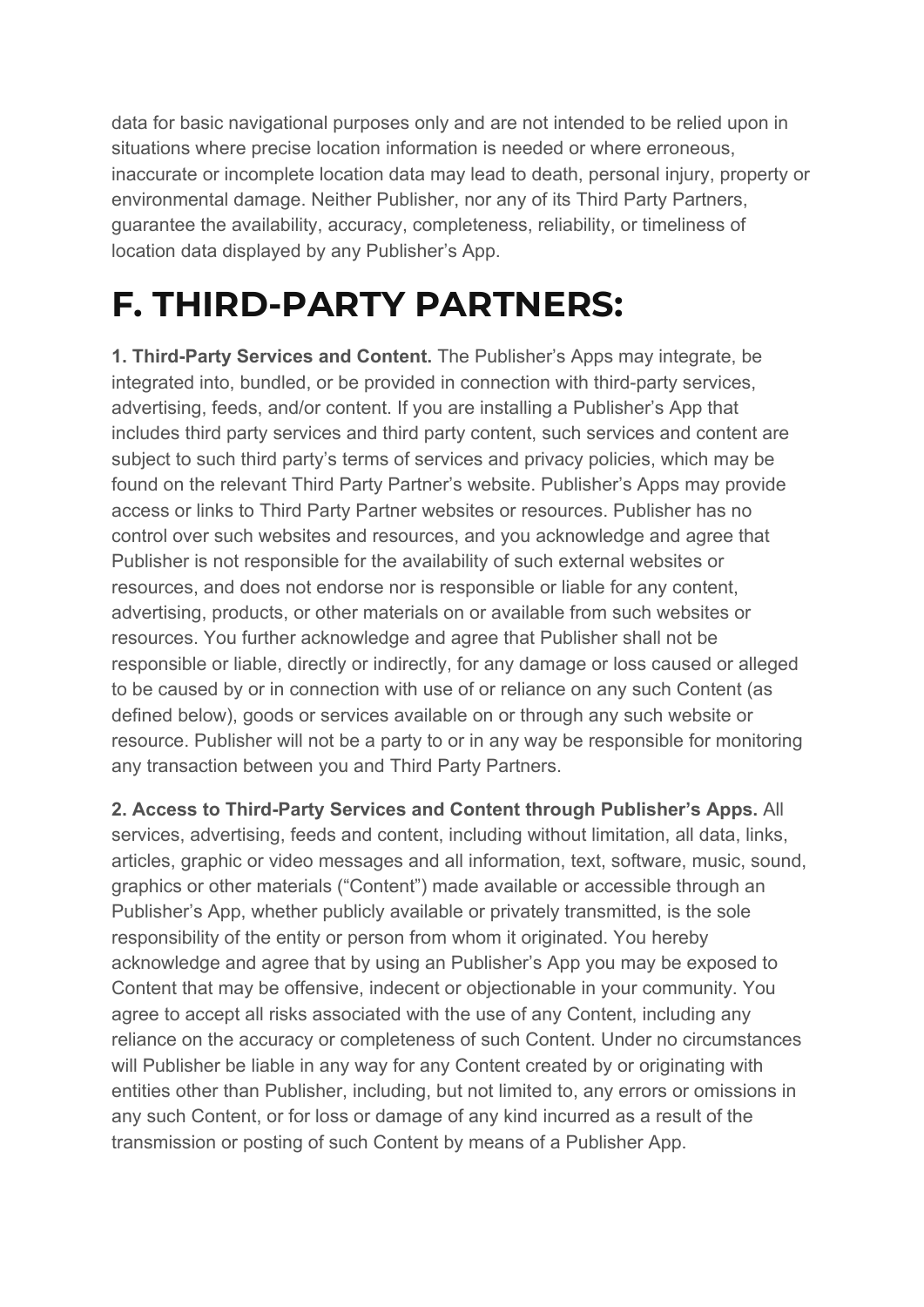## **G. SECURITY:**

Publisher's Apps, like other consumer technologies, may not be 100% secure. By accepting this EULA you acknowledge and accept that the Publisher's Apps and any information you download or offer to share by means of a Publisher App, may be exposed to unauthorized access, interception, corruption, damage or misuse, and cannot be regarded as 100% secure. You accept all responsibility for such security risks and any damage resulting therefrom.

## **H. REGISTRATION/PASSWORDS:**

**1. Registration.** Most Publisher's Apps will not require a registration: however, some Publisher's Apps may permit or require you to create an account to participate or access additional features or functionalities ("Registration"). If such Registration is required, it will be made known to you when you attempt to participate or access such additional features or functionalities. Any registration required by a Third Party Partner is not governed by this EULA and you should refer to the relevant Third Party Partner's website for their policies.

**2. Passwords.** You are the sole and exclusive guardian of any password and ID combination issued or chosen by to you. Maintaining the confidentiality and security of your password(s) and ID(s) is solely your responsibility. You are fully responsible for all transactions undertaken by means of any account opened, held, accessed or used via your password and ID. You shall notify us immediately and confirm in writing any unauthorized use of accounts or any breach of security, including without limitation any loss, theft or unauthorized use of your password(s), and/or ID(s) or any related account. If we have reasonable grounds to suspect that the security of your password and/or ID has been compromised, we may suspend or terminate your account, refuse any and all current or future use of the services, and pursue any appropriate legal remedies. We shall not be responsible for any losses incurred in connection with any misuse of any password or ID.

**3. Provided Information.** If you provide any information in connection with a Registration, you must provide and maintain accurate, complete and current information. If we have reasonable grounds to suspect that your information is inaccurate, not current or not complete, we may suspend or terminate your use of the Publisher's App, and pursue any appropriate legal remedies. You agree that we shall have the right to use the information you provide to us for the purposes described in this EULA and in furtherance of your use of the Publisher's App services, in accordance with the Privacy Policy located here.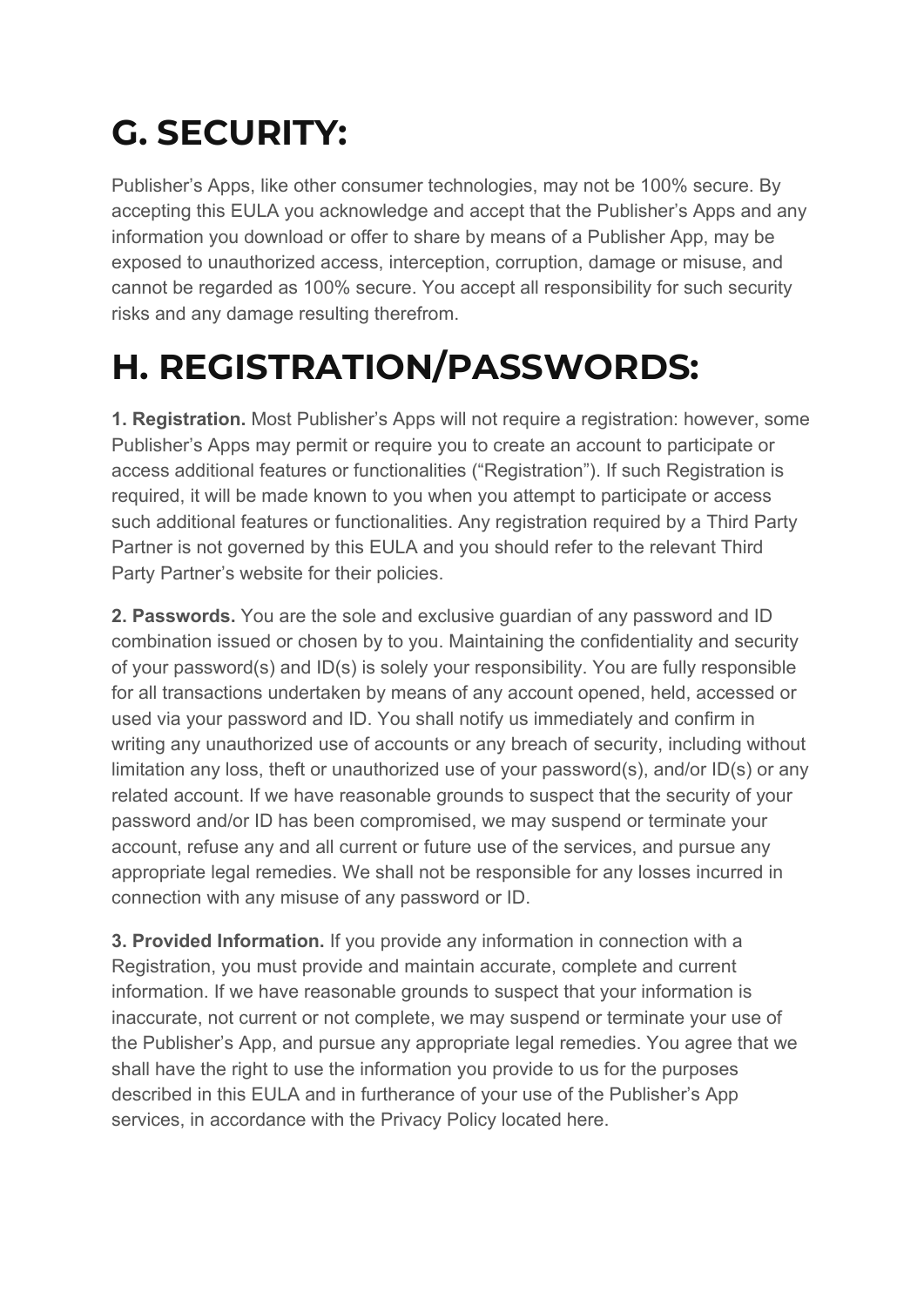## **I. UNINSTALL/REMOVAL OF AN PUBLISHER'S APP:**

Uninstallation and removal methods vary depending on your device. To uninstall and remove the Publisher's Apps, please use the application manager provided with your device or consult your device manual for reference.

### **J. CONSENT TO USE OF DATA:**

You agree that we may collect and use technical data and related information, including but not limited to technical information about your device, system and application software, and peripherals, that is gathered periodically to facilitate the provision of software updates, product support and other services to you (if any) related to the Publisher's Apps. We may use this information in accordance with the Privacy Policy located here.

## **K. INTELLECTUAL PROPERTY:**

The Publisher's Apps, including all design, text, images, photographs, illustrations, audio-clips, video-clips, artwork, graphic material, code, content, protocols, software, and documentation provided to you by Publisher are Publisher's property or the property of Publisher's licensors, and are protected by U.S. and international copyright, trademarks, patents and other proprietary rights and laws relating to Intellectual Property Rights. "Intellectual Property Rights" means, collectively, rights under patent, trademark, copyright and trade secret laws, and any other intellectual property or proprietary rights recognized in any country or jurisdiction worldwide, including, without limitation, moral or similar rights. You may not delete, alter, or remove any copyright, trademark, or other proprietary rights notice we or Third Party Partners have placed on or within the Publisher's Apps. All rights not expressly granted hereunder are expressly reserved to Publisher and its licensors.

The Publisher's names, logos and affiliated properties, are the exclusive property of Publisher or its affiliates. All other trademarks appearing on any Publisher's App are trademarks of their respective owners, and the use of such trademarks shall inure to the benefit of the trademark owner. Our partners or service providers may also have additional proprietary rights in the content which they make available through a Publisher App. The trade names, trademarks and service marks owned by us, whether registered or unregistered, may not be used in connection with any product or service that is not ours, in any manner that is likely to cause confusion. Nothing contained in herein should be construed as granting, by implication, estoppel or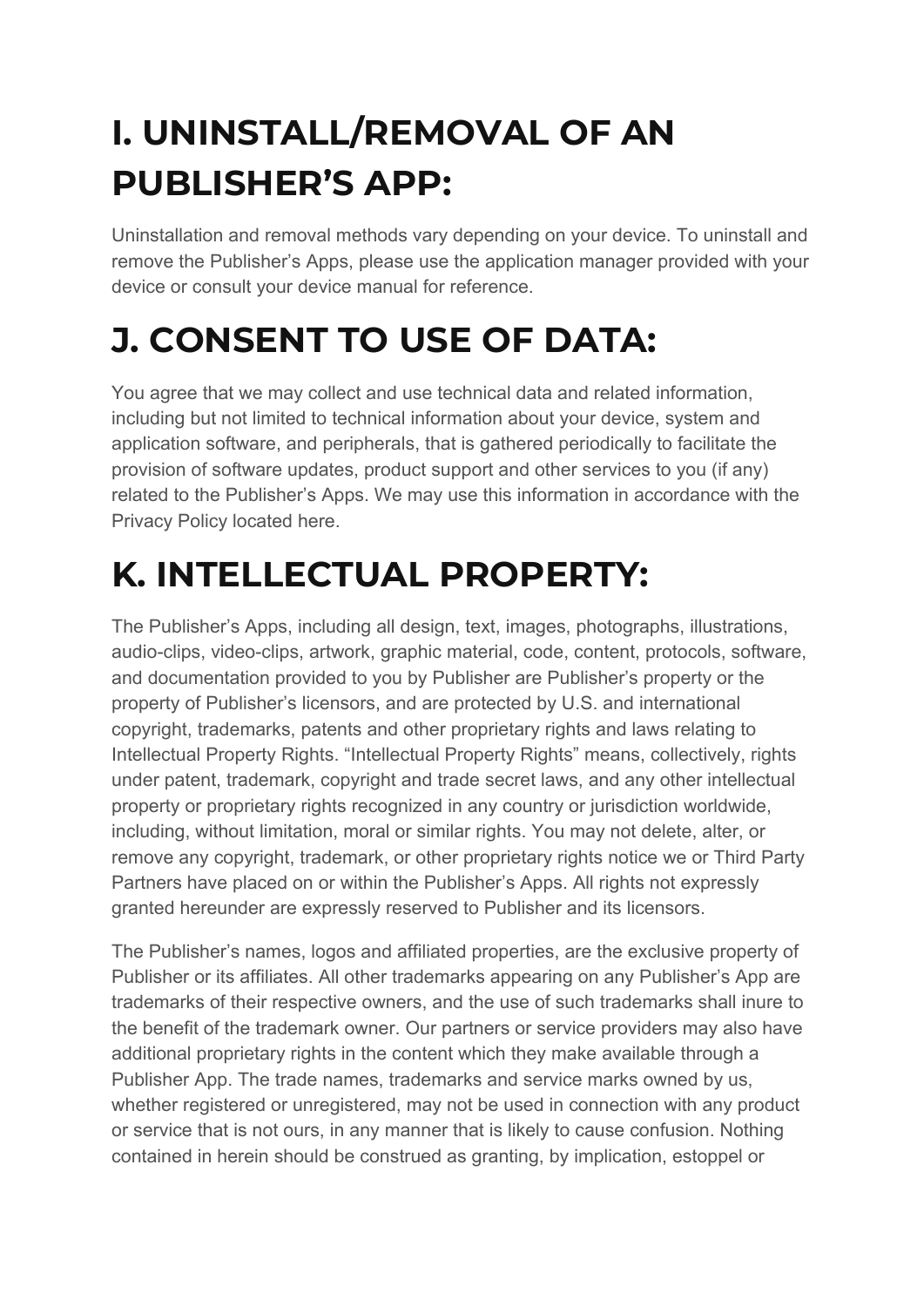otherwise, any license or right to use any of our trade names, trademarks or service marks without our express prior written consent.

## **L. COPYRIGHT/SUBMISSIONS:**

**1. You are solely responsible for any Content you contribute, submit or display on or through your use of the Publisher's App(s).** It is your obligation to ensure that such Content, including photos, text, video and music files, does not violate any copyright or other Intellectual Property Rights. You must either own or have a license to use any Content that you contribute, submit or display.

**2. Publisher respects and expects its users to respect the rights of copyright holders.** On notice, Publisher will act appropriately to remove content that infringes the copyright rights of others. Publisher reserves the right to disable the access to Publisher's Apps or other services by anyone who uses them to repeatedly infringe the Intellectual Property Rights of others.

**3. Objectionable Content.** Publisher may also act to remove Objectionable Content. The decision to remove Objectionable Content shall be made at Publisher's sole discretion. "Objectionable Content" includes, but is not limited to:

– Content that is unlawful, harmful, threatening, abusive, harassing, tortuous, defamatory, or libelous,

– Content that is hateful, or advocates hate crimes, harm or violence against a person or group,

– Content that may harm minors in any way;

– Content that has the goal or effect of "stalking" or otherwise harassing another

– Private information about any individual such as phone numbers, addresses, Social Security numbers or any other information that is invasive of another's privacy;

– Content that is vulgar, offensive, obscene or pornographic,

– Unsolicited or unauthorized advertising, promotional materials, "junk mail," "spam," "chain letters," "pyramid schemes," or any other form of solicitation;

– Material that contains software viruses or any other computer code, files or programs designed to interrupt, destroy or limit the functionality of any computer software or hardware or telecommunications equipment.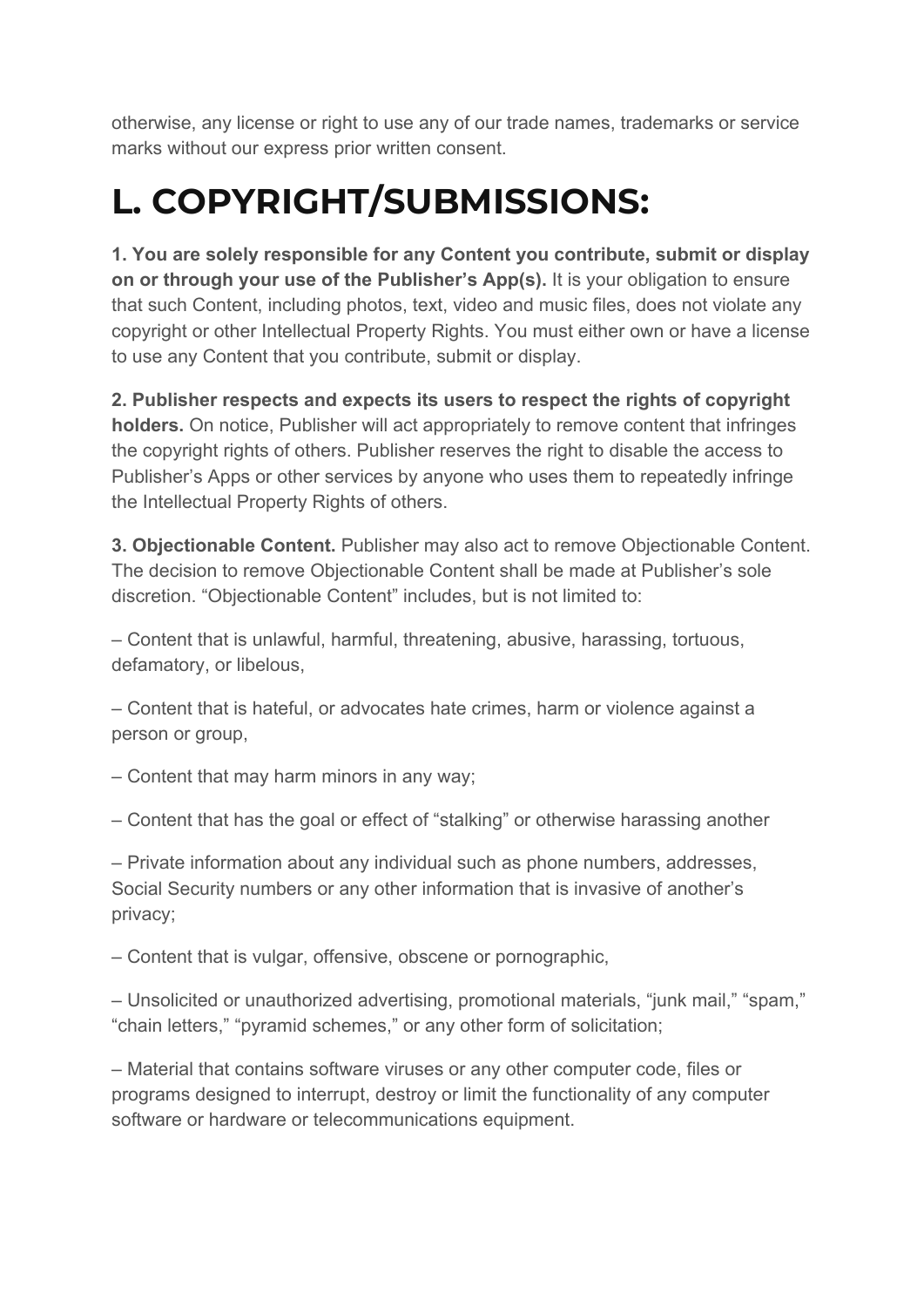**4. Content Screening and Disclosure.** We do not, and cannot, pre-screen or monitor all Content. However, our representatives may monitor Content submission through the Publisher's Apps, and you hereby provide your irrevocable consent to such monitoring. You acknowledge and agree that you have no expectation of privacy concerning the submission of any Content. We have the right, but not the obligation, in our sole discretion to edit, refuse to post, or remove any Content.

We may access, preserve or disclose any of your information or Content (including without limitation chat text) if we are required to do so by law, or if we believe in good faith that it is reasonably necessary to (i) respond to claims asserted against us or to comply with legal process (for example, subpoenas or warrants), including those issued by courts having jurisdiction over us or you; (ii) enforce or administer our agreements with users, such as this EULA; (iii) for fraud prevention, risk assessment, investigation, customer support, providing the app services or engineering support; (iv) protect the rights, property or safety of Publisher, its users, or members of the public or (v) to report a crime or other offensive behaviour.

**5. Ownership of Content You Submit.** Unless otherwise set forth at the point of submission, you retain ownership of all rights in any Content that you submit, through your use of the Publisher's Apps. However, you grant us permission to use such Content in any way we see fit, for instance for the purposes of promotion of the Publisher's Apps. If, at our request, you send submissions (such as contest submissions, polling questions) or you send us creative suggestions, ideas, notes, drawings, or other information (collectively, the "Submissions"), such Submissions shall be deemed, and shall remain, the property of Publisher. None of the Submissions shall be subject to any obligation of confidence on the part of Publisher, and Publisher shall not be liable for any use or disclosure of any Submissions. Without limitation of the foregoing, Publisher shall exclusively own all now known or hereafter existing rights to the Submissions of every kind and nature throughout the universe and shall be entitled to unrestricted use of the Submissions for any purpose whatsoever, commercial or otherwise, without compensation to the provider of the Submissions. You hereby assign to Publisher all right, title and interest in and to the Submissions and you hereby waive any moral rights (and any rights of the same or similar effect anywhere in the world existing now or in the future created) relating to the Submissions in favour of Publisher and its assignees, licensees and designees.

**6. Repeat Infringer Policy.** Publisher may terminate a user's access to the Publisher's App(s) if, under appropriate circumstances, the user is determined to be a repeat infringer.

**7. No Intended Third Party Beneficiaries.** Except as otherwise set forth herein, no third party is an intended beneficiary of this EULA.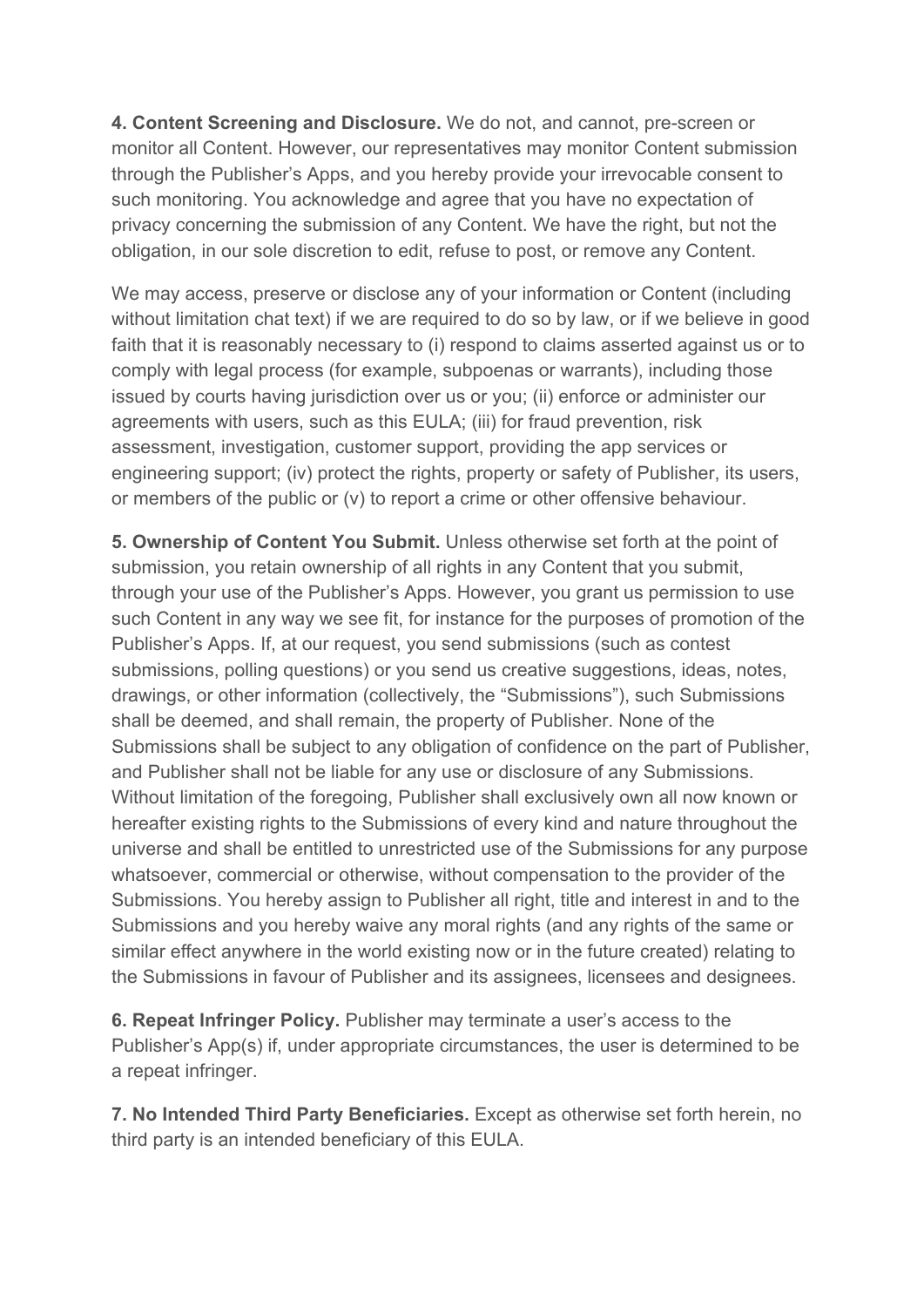**8. If you are a copyright owner or an agent thereof and believe, in good faith, that any materials provided on the Service infringe upon your copyrights, you may submit a notification pursuant to the Digital Millennium Copyright Act (see 17 U.S.C 512) ("DMCA") by sending the following information in writing to company's designated copyright agent using Contac[t](https://tinymediapower.wordpress.com/contact-us/) Form:**

- The date of your notification
- A physical or electronic signature of a person authorized to act on behalf of the owner of an exclusive right that is allegedly infringed
- A description of the copyrighted work claimed to have been infringed, or, if multiple copyrighted works at a single online site are covered by a single notification, a representative list of such works at that site
- A description of the material that is claimed to be infringing or to be the subject of infringing activity and information sufficient to enable us to locate such work
- Information reasonably sufficient to permit the service provider to contact you, such as an address, telephone number, and/or email address
- A statement that you have a good faith belief that use of the material in the manner complained of is not authorized by the copyright owner, its agent, or the law and
- A statement that the information in the notification is accurate, and under penalty of perjury, that you are authorized to act on behalf of the owner of an exclusive right that is allegedly infringed.

## **M. TERMINATION:**

Your rights under this EULA will terminate immediately and automatically without any notice from Publisher if you fail to comply with any of the terms and conditions of this EULA. You understand that Publisher, in its sole discretion, may modify or discontinue or suspend your right to access any of our services or use of any Publisher's Apps at any time. Further, Publisher, with or without any reason, may at any time suspend or terminate any license hereunder and disable the Publisher's Apps or any of its component features. You agree that Publisher shall not be liable to you or any third-party for any termination or disabling of the Publisher's Apps. Promptly upon expiration or termination of this EULA, you must cease all use of the Publisher's Apps and destroy all copies of Publisher's Apps in your possession or control. Termination will not limit any of Publisher's other rights or remedies at law or in equity. Sections J-S, and any Supplemental Terms of this EULA shall survive termination or expiration of this EULA for any reason.

## **N. DISCLAIMER OF WARRANTY:**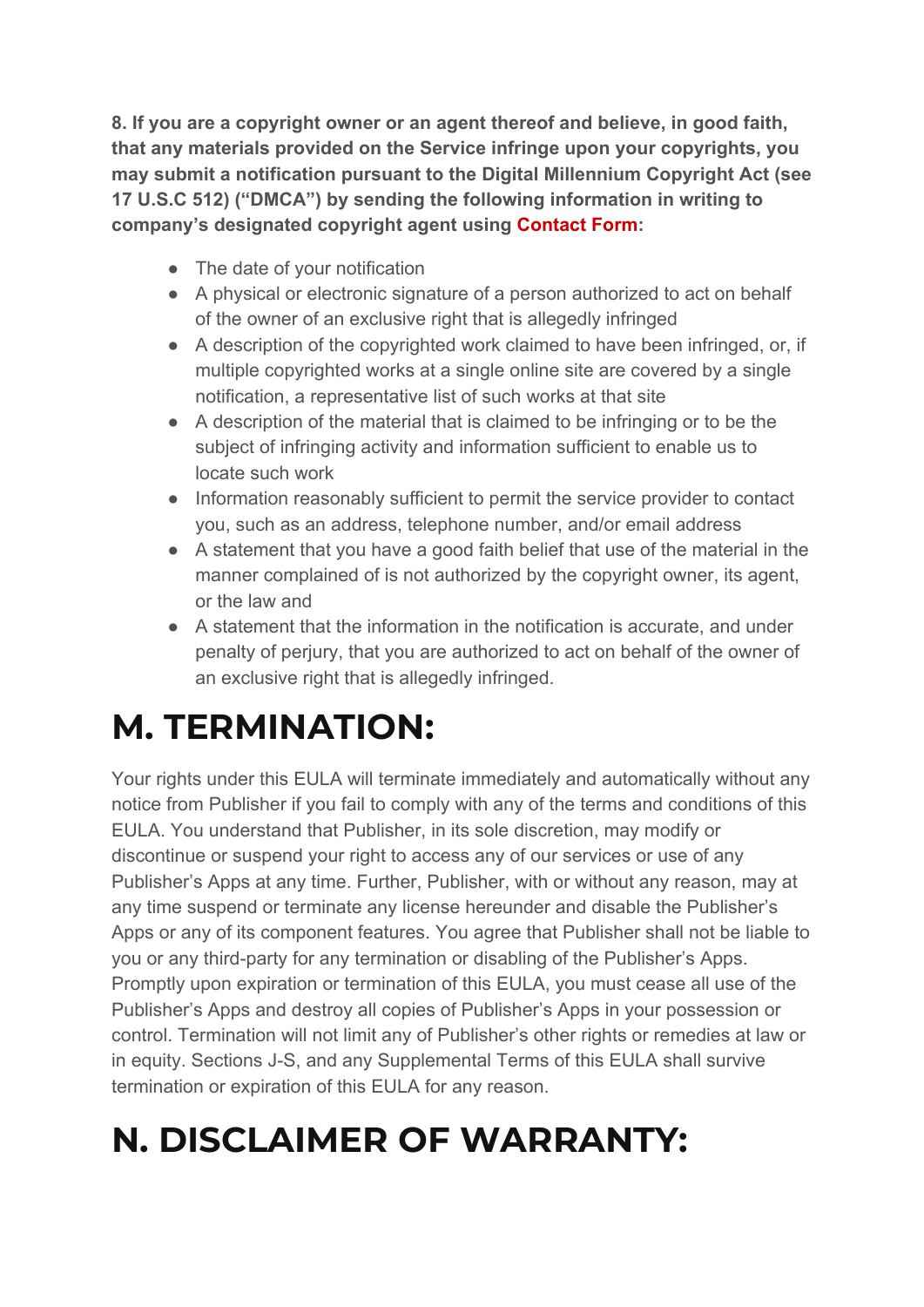TO THE EXTENT THIS IS PERMITTED BY APPLICABLE LAW, ALL PUBLISHER'S APPS ARE PROVIDED ON AN "AS IS," "WITH ALL FAULTS," AND "AS AVAILABLE" BASIS, AND YOU USE THEM AT YOUR SOLE RISK. SUBJECT TO APPLICABLE LAW, PUBLISHER, ON BEHALF OF ITSELF, AND ITS AFFILIATES, LICENSORS, DISTRIBUTORS, VENDORS, AGENTS AND SUPPLIERS, EXPRESSLY DISCLAIMS ANY AND ALL WARRANTIES OF ANY KIND, WHETHER EXPRESS OR IMPLIED, INCLUDING, BUT NOT LIMITED TO THE IMPLIED WARRANTIES OF MERCHANTABILITY, FITNESS FOR A PARTICULAR PURPOSE, NON-INFRINGEMENT, AND ANY OTHER WARRANTY ARISING UNDER THE SALE OF GOODS ACTS 1893 AND 1980, USAGE OF TRADE, COURSE OF CONDUCT OR OTHERWISE. WITHOUT LIMITATION, PUBLISHER MAKES NO WARRANTY THAT THE PUBLISHER'S APPS WILL MEET YOUR REQUIREMENTS, THAT THEY WILL BE UNINTERRUPTED, TIMELY, SECURE, OR ERROR-FREE, THAT THE RESULTS OBTAINED FROM THE USE OF THE PUBLISHER PRODUCTS WILL BE ACCURATE OR RELIABLE, OR THAT THE QUALITY OF THE PUBLISHER'S APPS WILL MEET YOUR EXPECTATIONS. PUBLISHER ASSUMES NO LIABILITY OR RESPONSIBILITY FOR ANY PROPERTY DAMAGE, OF ANY NATURE WHATSOEVER, RESULTING FROM YOUR ACCESS TO AND USE OF OUR PUBLISHER'S APPS; ANY UNAUTHORIZED ACCESS TO OR USE OF OUR SECURE SERVERS AND/OR ANY AND ALL PERSONAL INFORMATION AND/OR FINANCIAL INFORMATION STORED THEREIN; ANY INTERRUPTION OR CESSATION OF TRANSMISSION TO OR FROM PUBLISHER'S APPS OR SERVERS; ANY BUGS, VIRUSES, TROJAN HORSES, OR THE LIKE WHICH MAY BE TRANSMITTED TO OR THROUGH PUBLISHER'S APPS BY ANY THIRD PARTY; OR ANY ERRORS OR OMISSIONS IN ANY CONTENT OR FOR ANY LOSS OR DAMAGE OF ANY KIND INCURRED AS A RESULT OF THE USE OF ANY CONTENT POSTED, EMAILED, TRANSMITTED, OR OTHERWISE MADE AVAILABLE VIA THE PUBLISHER'S APPS.

THE ENTIRE RISK ARISING OUT OF USE OR PERFORMANCE OF THE PUBLISHER'S APPS REMAINS SOLELY WITH YOU.

PUBLISHER EXPRESSLY DISCLAIMS ALL WARRANTIES RELATING TO PRODUCTS AND/OR SERVICES PROVIDED BY THIRD PARTY PARTNERS.

SOME JURISDICTIONS DO NOT ALLOW THE DISCLAIMER OF IMPLIED WARRANTIES. IN SUCH JURISDICTIONS, THE FOREGOING DISCLAIMERS MAY NOT APPLY TO YOU INSOFAR AS THEY RELATE TO IMPLIED WARRANTIES.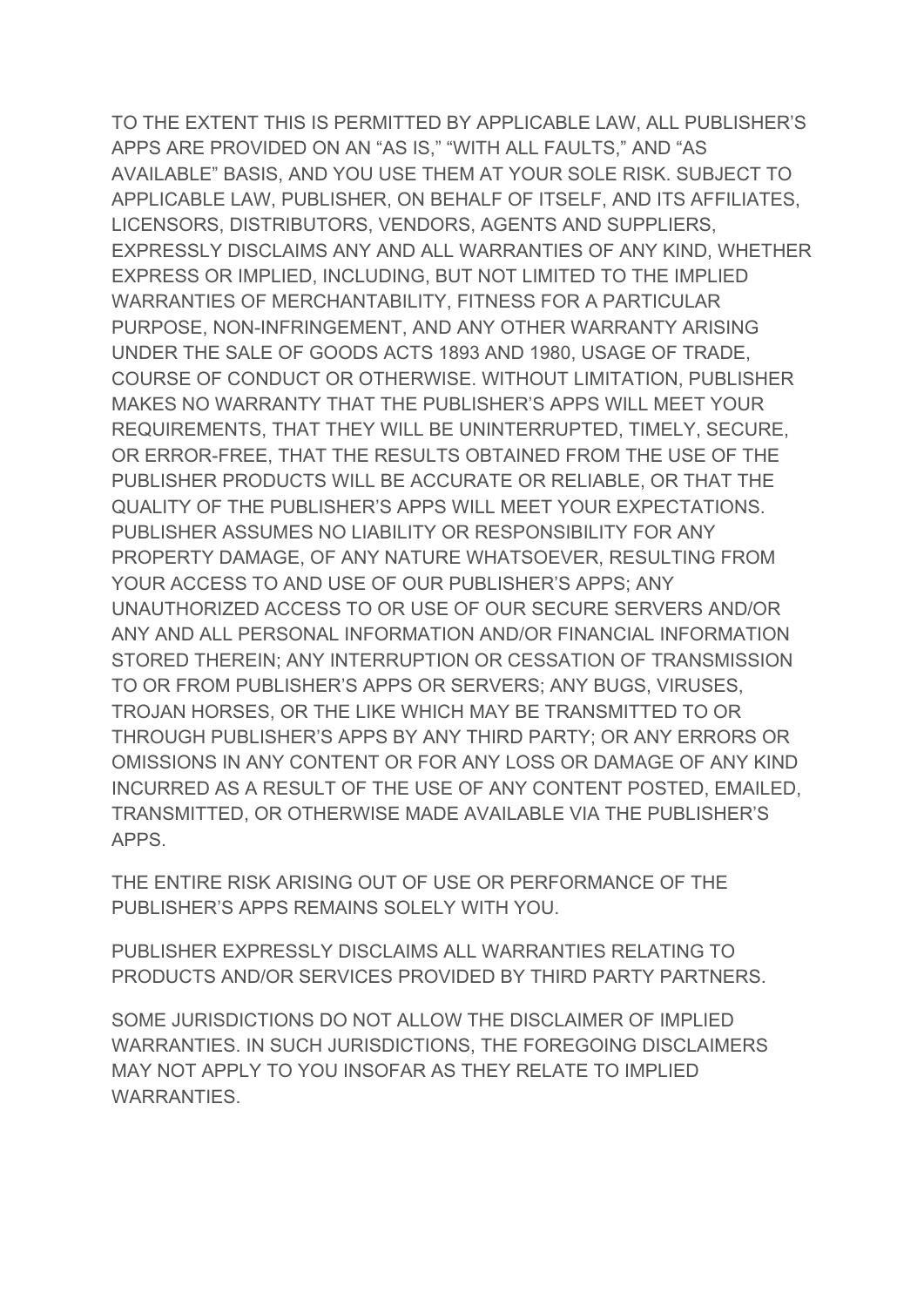THIS DISCLAIMER OF WARRANTY CONSTITUTES AN ESSENTIAL PART OF THIS AGREEMENT.

## **O. LIMITATION OF LIABILITY:**

TO THE EXTENT PERMITTED BY APPLICABLE LAWS, YOU EXPRESSLY UNDERSTAND AND AGREE THAT PUBLISHER SHALL NOT BE LIABLE FOR ANY DIRECT, INDIRECT, INCIDENTAL, SPECIAL, CONSEQUENTIAL OR EXEMPLARY DAMAGES, INCLUDING BUT NOT LIMITED TO, DAMAGES FOR LOSS OF PROFITS, GOODWILL, USE, DATA OR OTHER INTANGIBLE LOSSES (EVEN IF PUBLISHER HAS BEEN ADVISED OF THE POSSIBILITY OF SUCH DAMAGES), RESULTING FROM: (I) THE USE OR THE INABILITY TO USE THE PUBLISHER'S APPS; (II) UNAUTHORIZED ACCESS TO OR ALTERATION OF YOUR TRANSMISSIONS OR DATA; (III) STATEMENTS OR CONDUCT OF ANY THIRD PARTY; OR (IV) ANY OTHER MATTER RELATING TO THE PUBLISHER'S APPS. IN NO EVENT SHALL PUBLISHER'S TOTAL LIABILITY TO YOU FOR ALL DAMAGES, LOSSES, AND CAUSES OF ACTION (WHETHER IN CONTRACT, TORT (INCLUDING, BUT NOT LIMITED TO, NEGLIGENCE), OR OTHERWISE) EXCEED THE AMOUNT PAID BY YOU, IF ANY, FOR ACCESSING THE PUBLISHER'S APP. THE FOREGOING LIMITATIONS WILL APPLY EVEN IF THE ABOVE STATED REMEDY FAILS OF ITS ESSENTIAL PURPOSE.

IF ANY OF THE EXCLUSIONS SET FORTH IN THIS SECTION IS DETERMINED BY A COURT OF COMPETENT JURISDICTION TO BE UNENFORCEABLE, THEN ALL SUCH EXPRESS, IMPLIED AND STATUTORY WARRANTIES SHALL BE LIMITED IN DURATION FOR A PERIOD OF THIRTY (30) DAYS AFTER THE DATE ON WHICH YOU FIRST ACCESS THE PUBLISHER'S APP, AND NO WARRANTIES SHALL APPLY AFTER SUCH PERIOD.

## **P. INDEMNIFICATION:**

YOU AGREE TO INDEMNIFY, DEFEND AND HOLD HARMLESS PUBLISHER, ITS PARENTS, AFFILIATE AND SUBSIDIARY COMPANIES, OFFICERS, DIRECTORS, EMPLOYEES, CONSULTANTS AND AGENTS FROM ANY AND ALL THIRD PARTY CLAIMS, LIABILITY, DAMAGES AND/OR COSTS (INCLUDING, BUT NOT LIMITED TO, ATTORNEYS' FEES) ARISING FROM YOUR USE OF THE PUBLISHER'S APPS, YOUR VIOLATION OF THE EULA OR YOUR INFRINGEMENT, OR INFRINGEMENT BY ANY OTHER USER OF YOUR ACCOUNT, OF ANY INTELLECTUAL PROPERTY OR OTHER RIGHT OF ANY PERSON OR ENTITY. YOU AGREE TO IMMEDIATELY NOTIFY PUBLISHER OF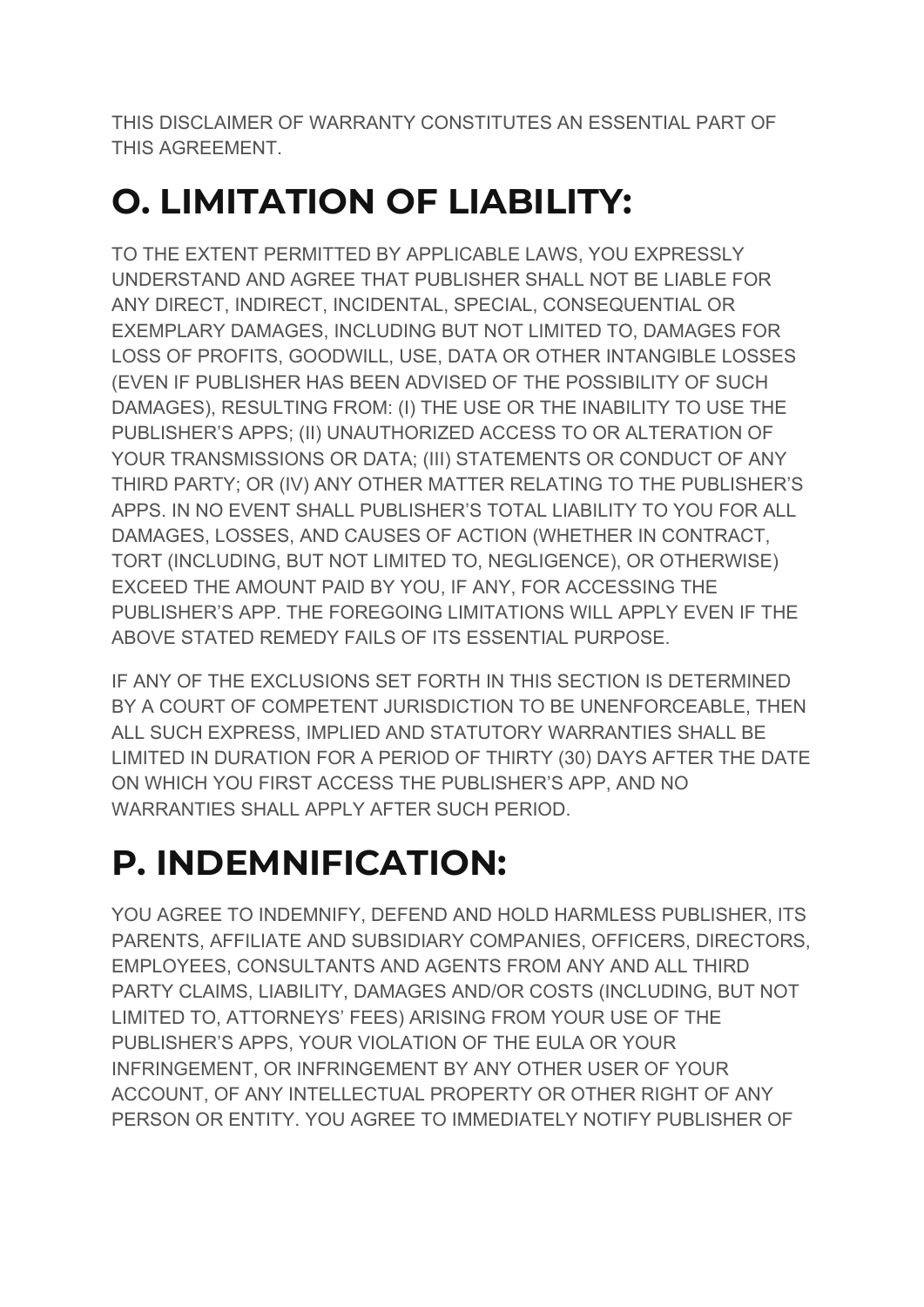ANY UNAUTHORIZED USE OF YOUR ACCOUNT OR ANY OTHER BREACH OF SECURITY KNOWN TO YOU.

## **Q. EXPORT CONTROLS:**

The Publisher's Apps and the underlying information and technology are subject to US and international laws, restrictions and regulations that may govern the import, export, downloading and use of the Apps. You agree to comply with these laws, restrictions and regulations when downloading or using the apps.

## **R. NOTICE TO US GOVERNMENT END USERS:**

Any Publisher's Apps installed for or on behalf of the United States of America, its agencies and/or instrumentalities ("U.S. Government"), is provided with Restricted Rights as "commercial Items," as that terms is defined at 48 C.F.R. §2.101, consisting of "Commercial Computer Software" and "Commercial Computer Software Documentation," as such terms are used in 48 C.F.R. §12.212 or 48 C.F.R. §227.7202, as applicable. Pursuant to Federal Acquisition Regulation 12.212 (48 C.F.R. §12.212), the U.S. Government shall have only those rights specified in the license contained herein. The U.S. Government shall not be entitled to (i) technical information that is not customarily provided to the public or to (ii) use, modify, reproduce, release, perform, display, or disclose commercial computer software or commercial computer software documentation except as specified herein. Use, duplication, or disclosure by the U.S. Government is subject to restrictions as set forth in subparagraph (c)(1)(ii) of the Rights in Technical Data and Computer Software clause at DFARS 252.227-7013 or subparagraphs (c)(1) and (2) of the Commercial Computer Software – Restricted Rights at 48 C.F.R. 52.227-19, as applicable.

## **S. JURISDICTIONAL ISSUES AND OTHER MISCELLANEOUS TERMS:**

Publisher does not represent or warrant that the Publisher's Apps or any part thereof is appropriate or available for use in any particular jurisdiction. We may limit the availability of the Publisher's Apps, in whole or in part, to any person, geographic area or jurisdiction we choose, at any time and in our sole discretion. The laws of Publisher's country, without regard to conflict of laws principles, shall govern all matters relating to or arising from this EULA, and the use (or inability to use) the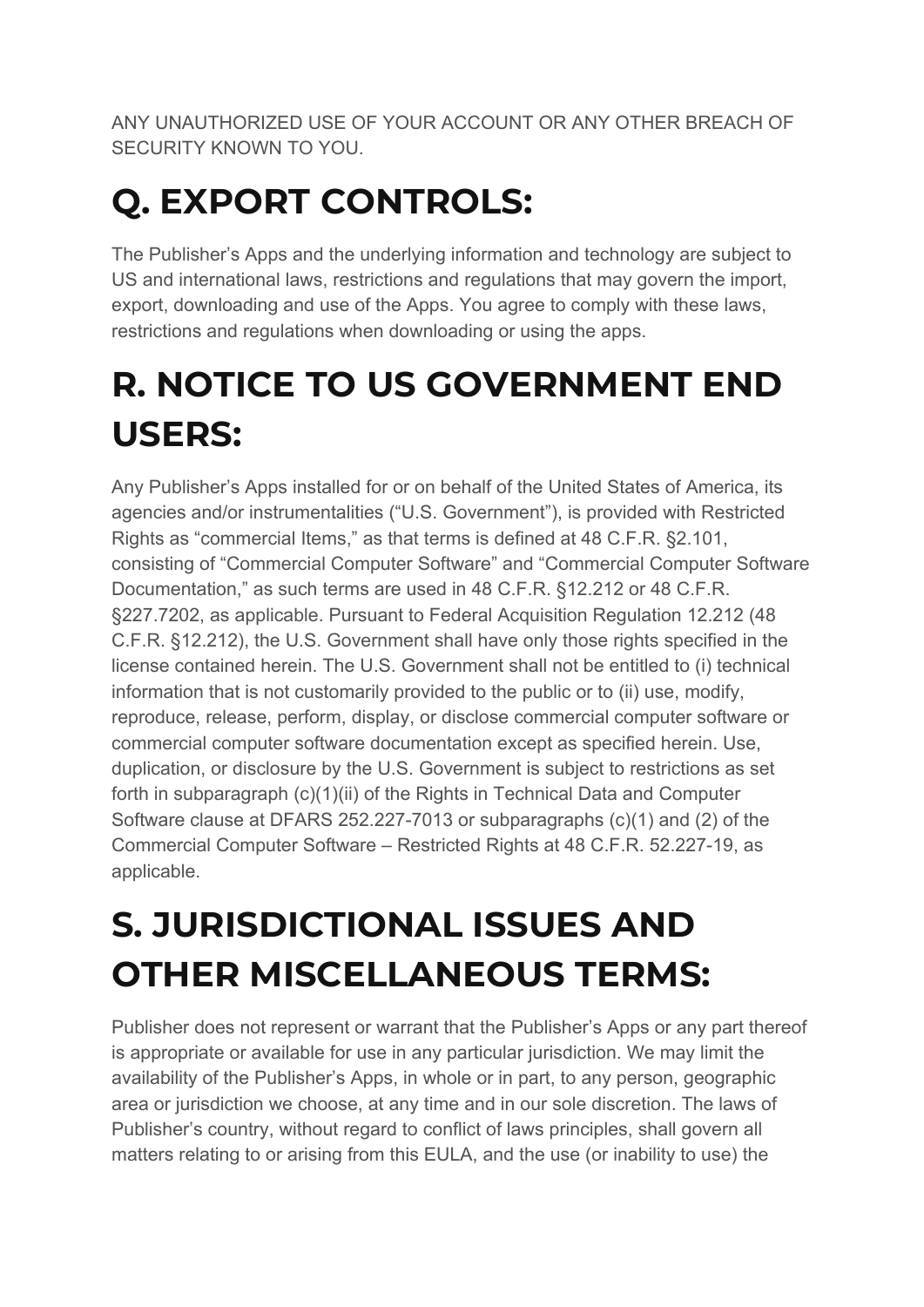Publisher's Apps. You hereby submit to the exclusive jurisdiction and venue of the appropriate courts of Ireland, with respect to all matters arising out of or relating to this EULA.

No failure or delay by Publisher in exercising any right, power or privilege under this EULA will operate as a waiver thereof, nor will any single or partial exercise of any right, power or privilege preclude any other or further exercise thereof or the exercise of any other right, power, or privilege under this EULA. If any provision of this EULA shall be found unlawful, void, or for any reason unenforceable, then that provision shall be deemed severable from these terms and shall not affect the validity and enforceability of any remaining provisions.

YOU AGREE THAT ANY CAUSE OF ACTION ARISING OUT OF OR RELATED TO THE PUBLISHER'S APPS MUST COMMENCE WITHIN THREE (3) YEARS AFTER THE CAUSE OF ACTION ACCRUES. OTHERWISE, SUCH CAUSE OF ACTION IS PERMANENTLY BARRED.

## **T. SUPPLEMENTAL TERMS**

To the extent permitted by applicable law, the following supplemental terms shall apply:

Apple App Store: By accessing the Publisher's App through a device made by Apple, Inc. ("Apple"), you specifically acknowledge and agree that:

1. This EULA is between Publisher and you; Apple is not a party to this EULA.

2. The license granted to you hereunder is limited to a personal, limited,

non-exclusive, non-transferable right to install the Publisher's App on the Apple device(s) authorized by Apple that you own or control for personal, non-commercial use, subject to the Usage Rules set forth in Apple's App Store Terms of Service.

3. Apple is not responsible for Publisher's App or the content thereof and has no obligation whatsoever to furnish any maintenance or support services with respect to the Publisher's App.

4. In the event of any failure of the Publisher's App to conform to any applicable warranty, you may notify Apple, and Apple will refund the purchase price for the Publisher's App, if any, to you. To the maximum extent permitted by applicable law, Apple will have no other warranty obligation whatsoever with respect to the Publisher's App.

5. Apple is not responsible for addressing any claims by you or a third party relating to the Publisher's App or your possession or use of the Publisher's App, including without limitation (a) product liability claims; (b) any claim that the Publisher's App fails to conform to any applicable legal or regulatory requirement; and (c) claims arising under consumer protection or similar legislation.